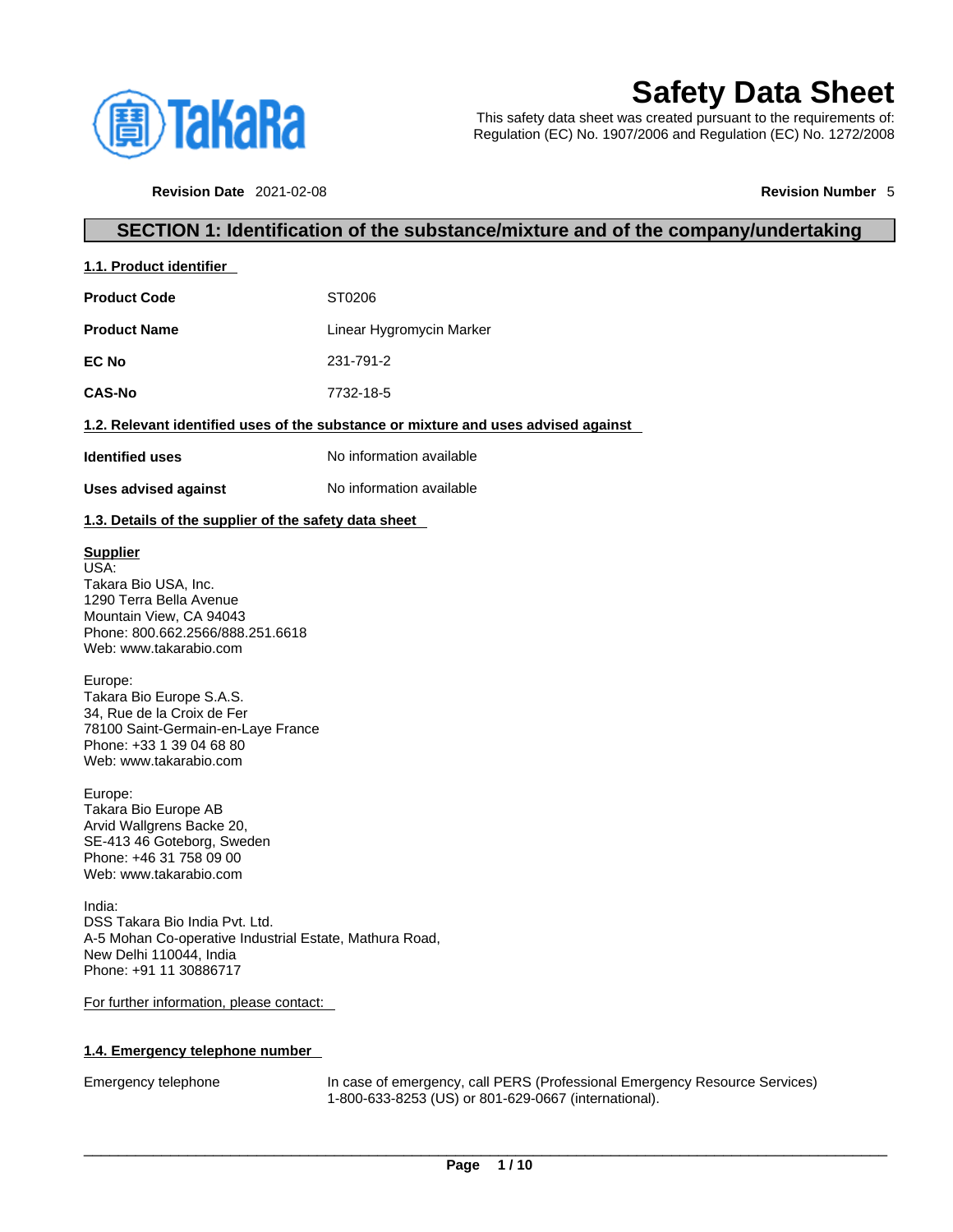## **SECTION 2: Hazards identification**

## **2.1. Classification of the substance or mixture**

*Regulation (EC) No 1272/2008*  This mixture is classified as not hazardous according to regulation (EC) 1272/2008 [CLP]

## **2.2. Label elements**

This mixture is classified as not hazardous according to regulation (EC) 1272/2008 [CLP] **Hazard statements** This mixture is classified as not hazardous according to regulation (EC) 1272/2008 [CLP]

## **2.3. Other hazards**

No information available.

## **SECTION 3: Composition/information on ingredients**

## **3.1 Substances**

Not applicable

### **3.2 Mixtures**

## **Full text of H- and EUH-phrases: see section 16**

*Acute Toxicity Estimate No information available* 

This product does not contain candidate substances of very high concern at a concentration >=0.1% (Regulation (EC) No. 1907/2006 (REACH), Article 59)

## **SECTION 4: First aid measures**

## **4.1. Description of first aid measures**

| Inhalation                                                                      | Remove to fresh air.                                                                                                    |  |  |
|---------------------------------------------------------------------------------|-------------------------------------------------------------------------------------------------------------------------|--|--|
| Eye contact                                                                     | Rinse thoroughly with plenty of water for at least 15 minutes, lifting lower and upper eyelids.<br>Consult a physician. |  |  |
| <b>Skin contact</b>                                                             | Wash skin with soap and water. In the case of skin irritation or allergic reactions see a<br>physician.                 |  |  |
| Ingestion                                                                       | Clean mouth with water and drink afterwards plenty of water.                                                            |  |  |
| 4.2. Most important symptoms and effects, both acute and delayed                |                                                                                                                         |  |  |
| <b>Symptoms</b>                                                                 | No information available.                                                                                               |  |  |
| 4.3. Indication of any immediate medical attention and special treatment needed |                                                                                                                         |  |  |
| Note to physicians                                                              | Treat symptomatically.                                                                                                  |  |  |
|                                                                                 |                                                                                                                         |  |  |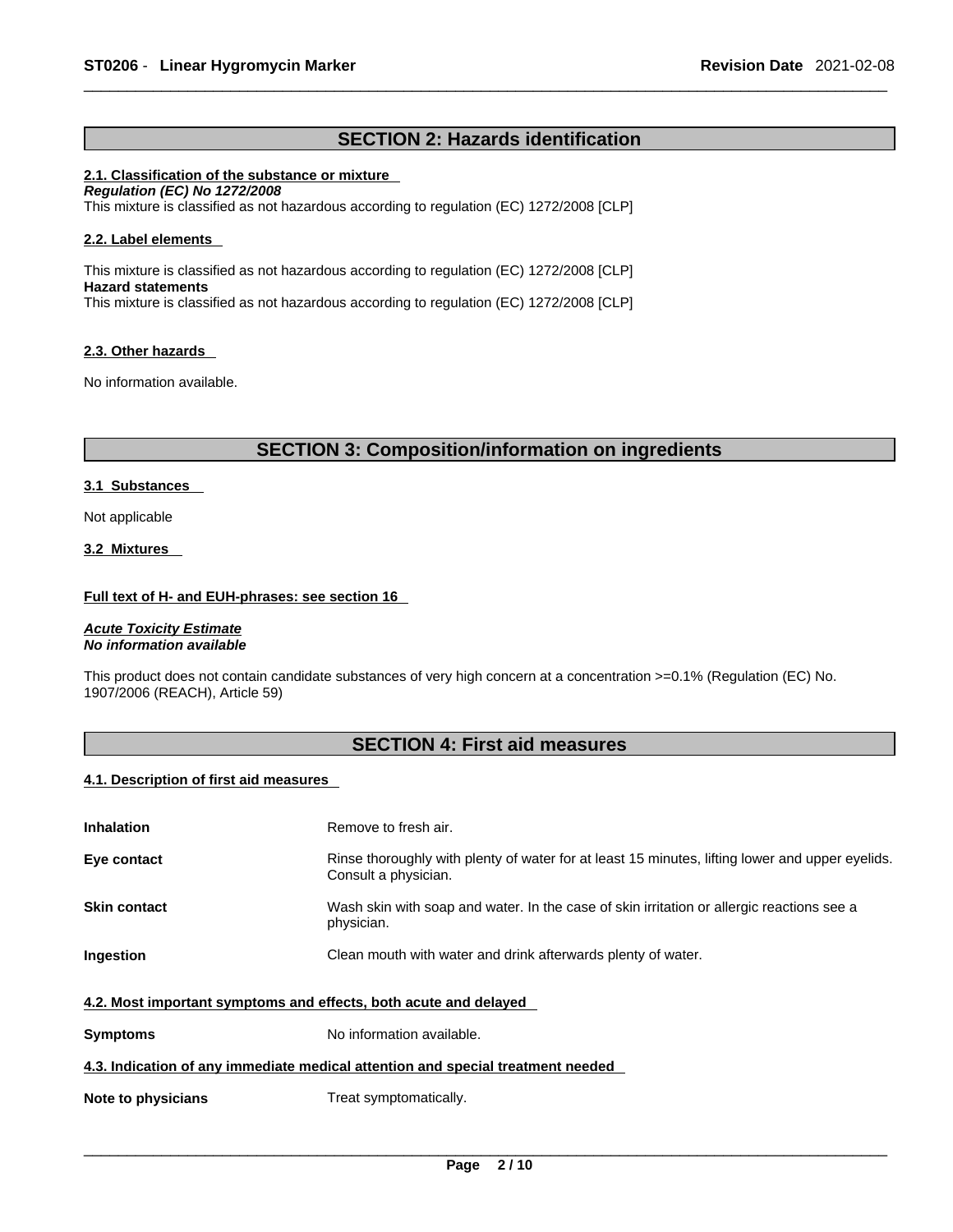## **SECTION 5: Firefighting measures 5.1. Extinguishing media Suitable Extinguishing Media** Use extinguishing measures that are appropriate to local circumstances and the surrounding environment. **Large Fire Example 20** CAUTION: Use of water spray when fighting fire may be inefficient. **Unsuitable extinguishing media** Do not scatter spilled material with high pressure water streams. **5.2. Special hazards arising from the substance or mixture Specific hazards arising from the chemical** No information available. **5.3. Advice for firefighters Special protective equipment for fire-fighters** Firefighters should wear self-contained breathing apparatus and full firefighting turnout gear. Use personal protection equipment. **SECTION 6: Accidental release measures 6.1. Personal precautions, protective equipment and emergency procedures Personal precautions** Ensure adequate ventilation. **For emergency responders** Use personal protection recommended in Section 8. **6.2. Environmental precautions Environmental precautions** See Section 12 for additional Ecological Information. **6.3. Methods and material for containment and cleaning up Methods for containment** Prevent further leakage or spillage if safe to do so. **Methods for cleaning up** Take up mechanically, placing in appropriate containers for disposal. **Prevention of secondary hazards** Clean contaminated objects and areas thoroughly observing environmental regulations. **6.4. Reference to other sections Reference to other sections** See section 8 for more information. See section 13 for more information. **SECTION 7: Handling and storage**

## **7.1. Precautions for safe handling**

| Advice on safe handling                                           | Ensure adequate ventilation.                                           |  |  |
|-------------------------------------------------------------------|------------------------------------------------------------------------|--|--|
| <b>General hygiene considerations</b>                             | Handle in accordance with good industrial hygiene and safety practice. |  |  |
| 7.2. Conditions for safe storage, including any incompatibilities |                                                                        |  |  |
| <b>Storage Conditions</b>                                         | Keep container tightly closed in a dry and well-ventilated place.      |  |  |
| 7.3. Specific end use(s)                                          |                                                                        |  |  |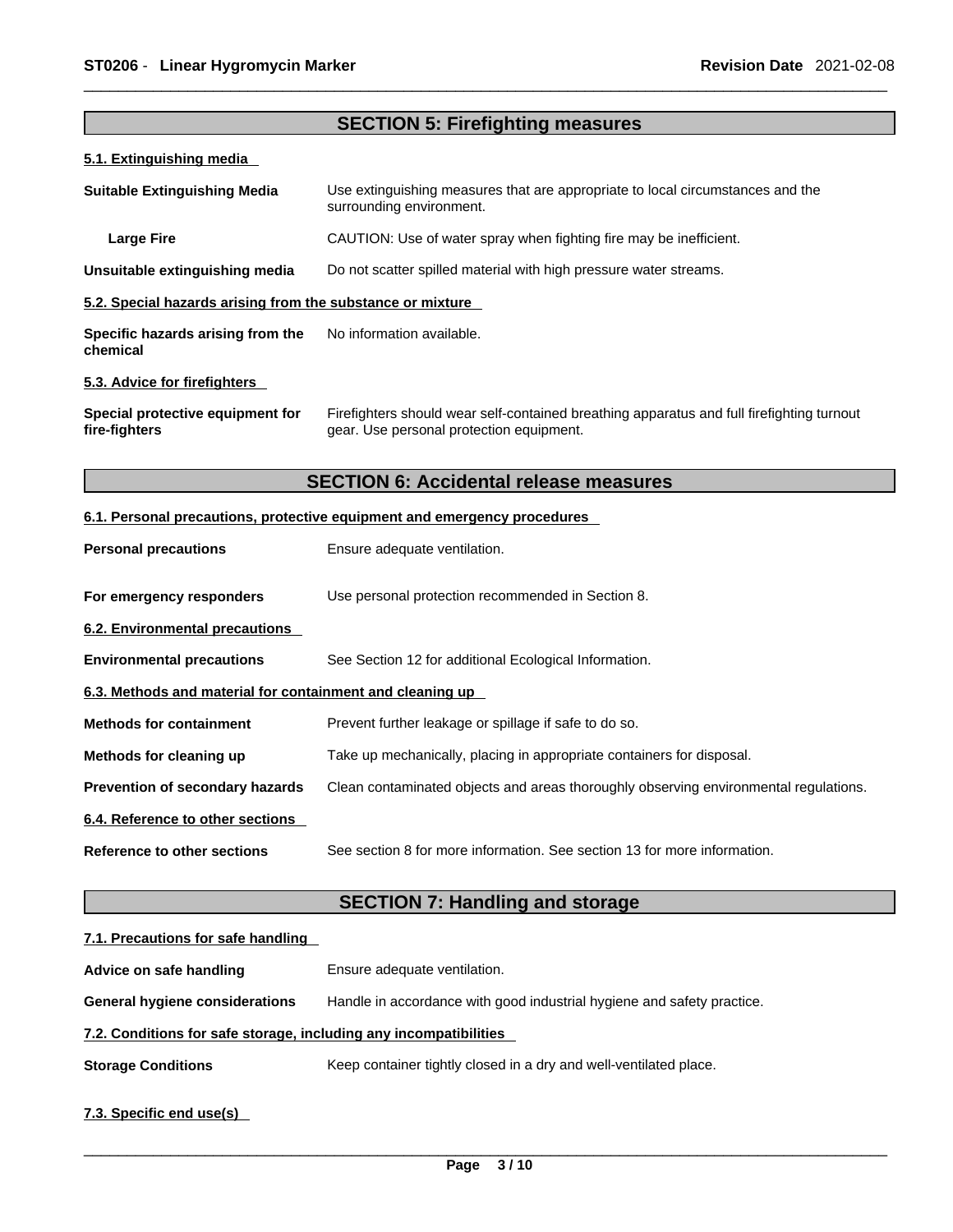## **Identified uses**

## **SECTION 8: Exposure controls/personal protection**

## **8.1. Control parameters**

**Exposure Limits** This product, as supplied, does not contain any hazardous materials with occupational exposure limits established by the region specific regulatory bodies.

#### **Biological occupational exposure limits**

This product, as supplied, does not contain any hazardous materials with biological limits established by the region specific regulatory bodies.

| Derived No Effect Level (DNEL)<br><b>Predicted No Effect Concentration</b><br>(PNEC) | No information available.<br>No information available.                                                                                                                      |
|--------------------------------------------------------------------------------------|-----------------------------------------------------------------------------------------------------------------------------------------------------------------------------|
| 8.2. Exposure controls                                                               |                                                                                                                                                                             |
| <b>Personal Protective Equipment</b>                                                 |                                                                                                                                                                             |
| Eye/face protection                                                                  | No special protective equipment required.                                                                                                                                   |
| Skin and body protection                                                             | No special protective equipment required.                                                                                                                                   |
| <b>Respiratory protection</b>                                                        | No protective equipment is needed under normal use conditions. If exposure limits are<br>exceeded or irritation is experienced, ventilation and evacuation may be required. |
| <b>General hygiene considerations</b>                                                | Handle in accordance with good industrial hygiene and safety practice.                                                                                                      |
| <b>Environmental exposure controls</b>                                               | No information available.                                                                                                                                                   |

## **SECTION 9: Physical and chemical properties**

## **9.1. Information on basic physical and chemical properties**

| <b>Physical state</b>            | Liquid                   |                          |  |
|----------------------------------|--------------------------|--------------------------|--|
| Appearance                       | Clear, colorless         |                          |  |
| Color                            | Clear                    |                          |  |
| Odor                             | Odorless.                |                          |  |
| <b>Odor Threshold</b>            | No information available |                          |  |
| <b>Property</b>                  | Values                   | Remarks • Method         |  |
| Melting point / freezing point   | No data available        | None known               |  |
| Boiling point/boiling range (°C) | No data available        | None known               |  |
| Flammability (solid, gas)        | No data available        | None known               |  |
| <b>Flammability Limit in Air</b> |                          | None known               |  |
| Upper flammability limit:        | No data available        |                          |  |
| Lower flammability limit:        | No data available        |                          |  |
| <b>Flash point</b>               | No data available        | Open cup                 |  |
| <b>Autoignition temperature</b>  | No data available        | None known               |  |
| <b>Decomposition temperature</b> |                          | None known               |  |
| рH                               |                          | None known               |  |
| pH (as aqueous solution)         | No data available        | No information available |  |
| <b>Kinematic viscosity</b>       | No data available        | None known               |  |
| <b>Dynamic Viscosity</b>         | No data available        | None known               |  |
| <b>Water solubility</b>          | No data available        | None known               |  |
|                                  |                          |                          |  |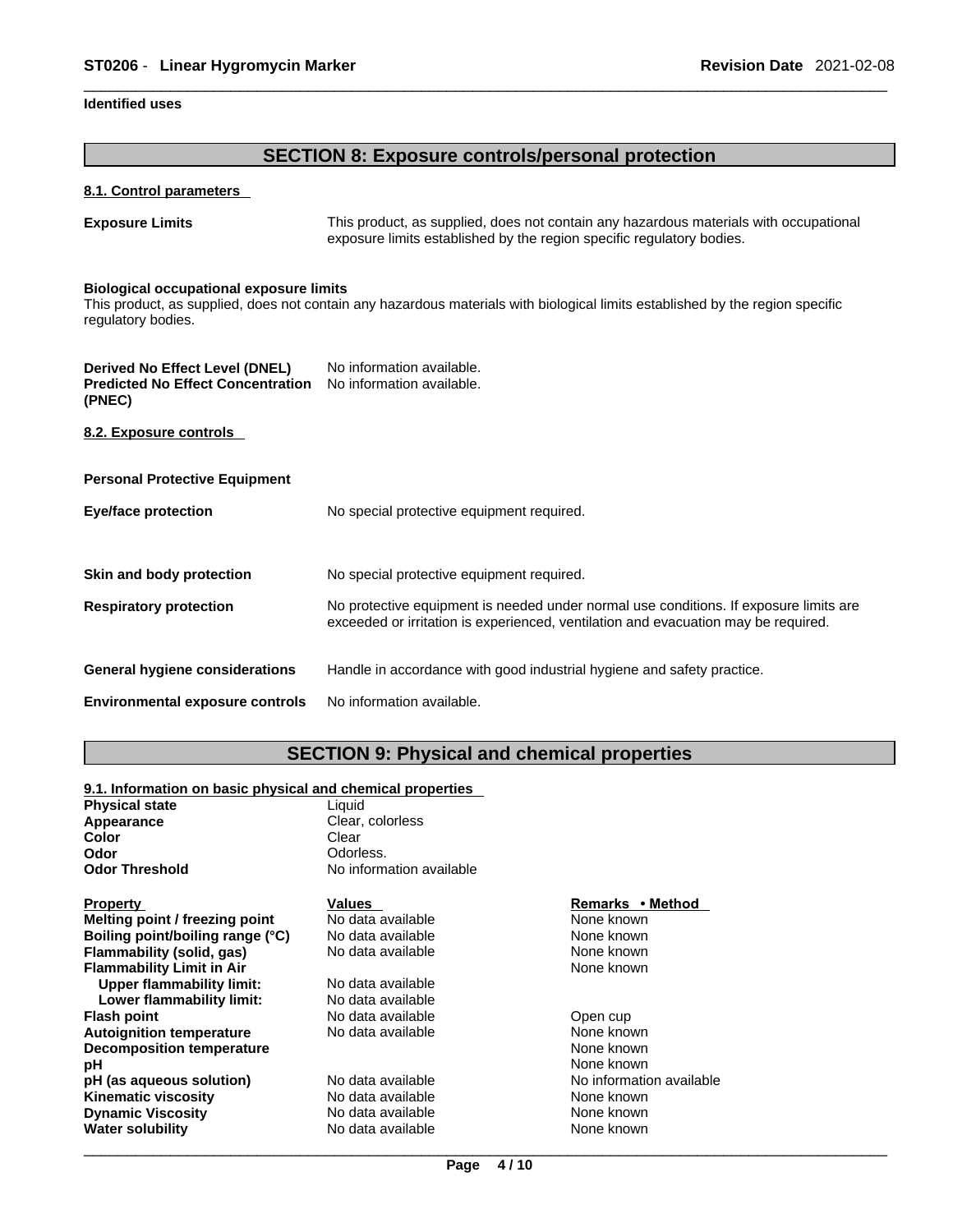## \_\_\_\_\_\_\_\_\_\_\_\_\_\_\_\_\_\_\_\_\_\_\_\_\_\_\_\_\_\_\_\_\_\_\_\_\_\_\_\_\_\_\_\_\_\_\_\_\_\_\_\_\_\_\_\_\_\_\_\_\_\_\_\_\_\_\_\_\_\_\_\_\_\_\_\_\_\_\_\_\_\_\_\_\_\_\_\_\_\_\_\_\_ **ST0206** - **Linear Hygromycin Marker Revision Date** 2021-02-08

| Solubility in other solvents                                                                              | No data available                            | None known |
|-----------------------------------------------------------------------------------------------------------|----------------------------------------------|------------|
| <b>Partition coefficient</b>                                                                              | No data available                            | None known |
| Vapor pressure                                                                                            | No data available                            | None known |
| <b>Relative density</b>                                                                                   |                                              | None known |
| <b>Bulk Density</b>                                                                                       | No data available                            |            |
| <b>Liquid Density</b>                                                                                     | No data available                            |            |
| <b>Vapor density</b>                                                                                      | No data available                            | None known |
| <b>Particle characteristics</b><br><b>Particle Size</b>                                                   | No information available                     |            |
| <b>Particle Size Distribution</b>                                                                         | No information available                     |            |
| 9.2. Other information                                                                                    |                                              |            |
| 9.2.1. Information with regard to physical hazard classes<br>Not applicable                               |                                              |            |
| 9.2.2. Other safety characteristics<br>No information available                                           |                                              |            |
|                                                                                                           | <b>SECTION 10: Stability and reactivity</b>  |            |
| 10.1. Reactivity                                                                                          |                                              |            |
| <b>Reactivity</b>                                                                                         | No information available.                    |            |
| 10.2. Chemical stability                                                                                  |                                              |            |
| <b>Stability</b>                                                                                          | Stable under normal conditions.              |            |
| <b>Explosion Data</b><br><b>Sensitivity to mechanical impact None.</b><br>Sensitivity to static discharge | None.                                        |            |
| 10.3. Possibility of hazardous reactions                                                                  |                                              |            |
| Possibility of hazardous reactions None under normal processing.                                          |                                              |            |
| 10.4. Conditions to avoid                                                                                 |                                              |            |
| <b>Conditions to avoid</b>                                                                                | None known based on information supplied.    |            |
| 10.5. Incompatible materials                                                                              |                                              |            |
| Incompatible materials                                                                                    | None known based on information supplied.    |            |
| 10.6. Hazardous decomposition products                                                                    |                                              |            |
| Hazardous Decomposition Products None known based on information supplied.                                |                                              |            |
|                                                                                                           | <b>SECTION 11: Toxicological information</b> |            |
|                                                                                                           |                                              |            |

## **11.1. Information on hazard classes as defined in Regulation (EC) No 1272/2008**

## **Information on likely routes of exposure**

#### **Product Information**

| <b>Inhalation</b>   | Specific test data for the substance or mixture is not available. |
|---------------------|-------------------------------------------------------------------|
| Eye contact         | Specific test data for the substance or mixture is not available. |
| <b>Skin contact</b> | Specific test data for the substance or mixture is not available. |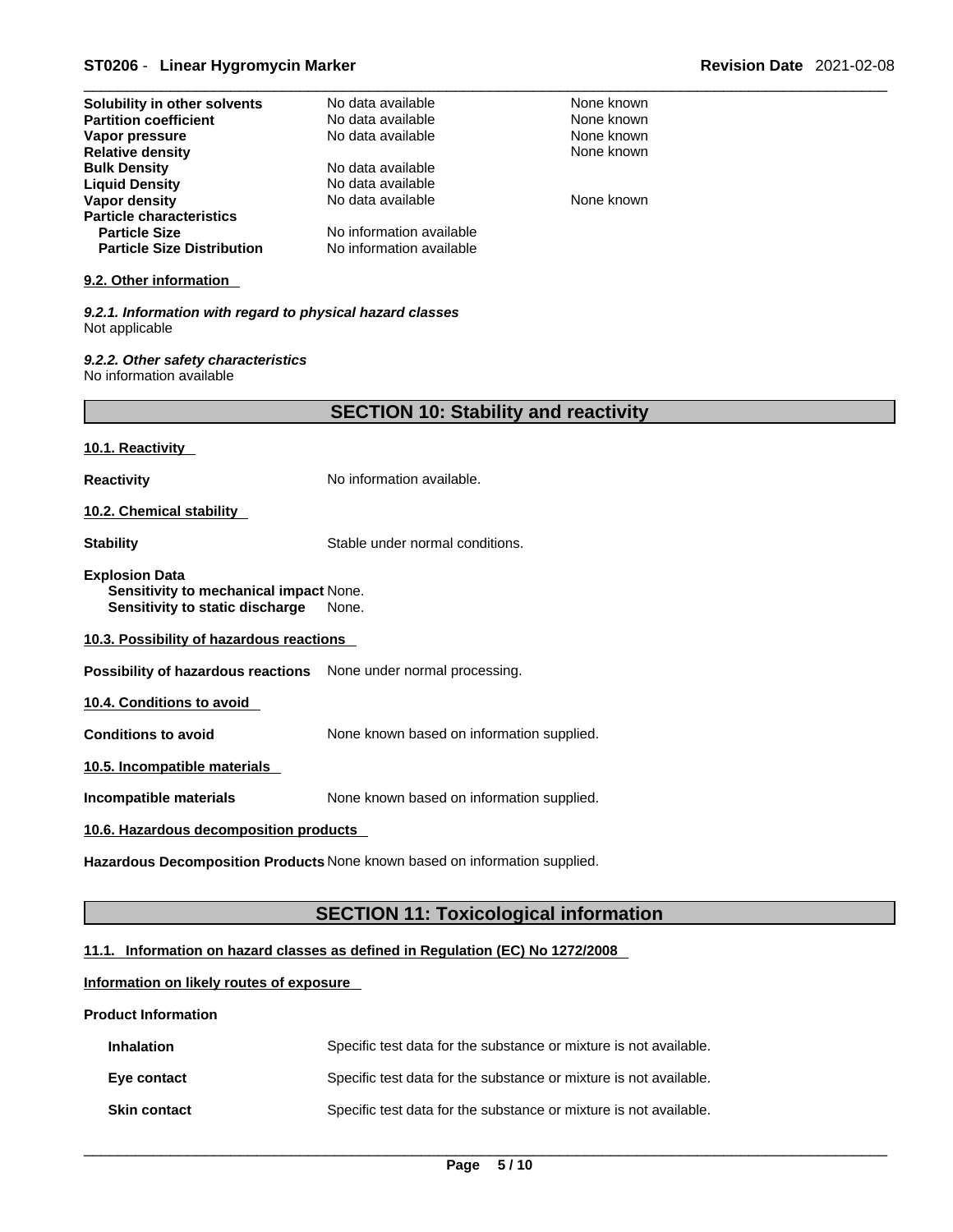| Ingestion                                                                                  | Specific test data for the substance or mixture is not available. |  |  |
|--------------------------------------------------------------------------------------------|-------------------------------------------------------------------|--|--|
| Symptoms related to the physical, chemical and toxicological characteristics               |                                                                   |  |  |
| <b>Symptoms</b>                                                                            | No information available.                                         |  |  |
| <b>Numerical measures of toxicity</b>                                                      |                                                                   |  |  |
| <b>Acute toxicity</b>                                                                      |                                                                   |  |  |
|                                                                                            |                                                                   |  |  |
|                                                                                            |                                                                   |  |  |
| Delayed and immediate effects as well as chronic effects from short and long-term exposure |                                                                   |  |  |
| <b>Skin corrosion/irritation</b>                                                           | No information available.                                         |  |  |
| Serious eye damage/eye irritation                                                          | No information available.                                         |  |  |
|                                                                                            |                                                                   |  |  |

| Respiratory or skin sensitization<br>Germ cell mutagenicity | No information available.<br>No information available. |  |
|-------------------------------------------------------------|--------------------------------------------------------|--|
| Carcinogenicity                                             | No information available.                              |  |
| <b>Reproductive toxicity</b>                                | No information available.                              |  |
| <b>STOT - single exposure</b>                               | No information available.                              |  |
| <b>STOT - repeated exposure</b>                             | No information available.                              |  |
| <b>Aspiration hazard</b>                                    | No information available.                              |  |
| 11.2. Information on other hazards                          |                                                        |  |
| 11.2.1. Endocrine disrupting properties                     |                                                        |  |
| <b>Endocrine disrupting properties</b>                      | No information available.                              |  |
| 11.2.2. Other information                                   |                                                        |  |
| Other adverse effects                                       | No information available.                              |  |
|                                                             |                                                        |  |
|                                                             | <b>SECTION 12: Ecological information</b>              |  |

## **Ecotoxicity** The environmental impact of this product has not been fully investigated.

**Unknown aquatic toxicity** Contains 0.83664 % of components with unknown hazards to the aquatic environment.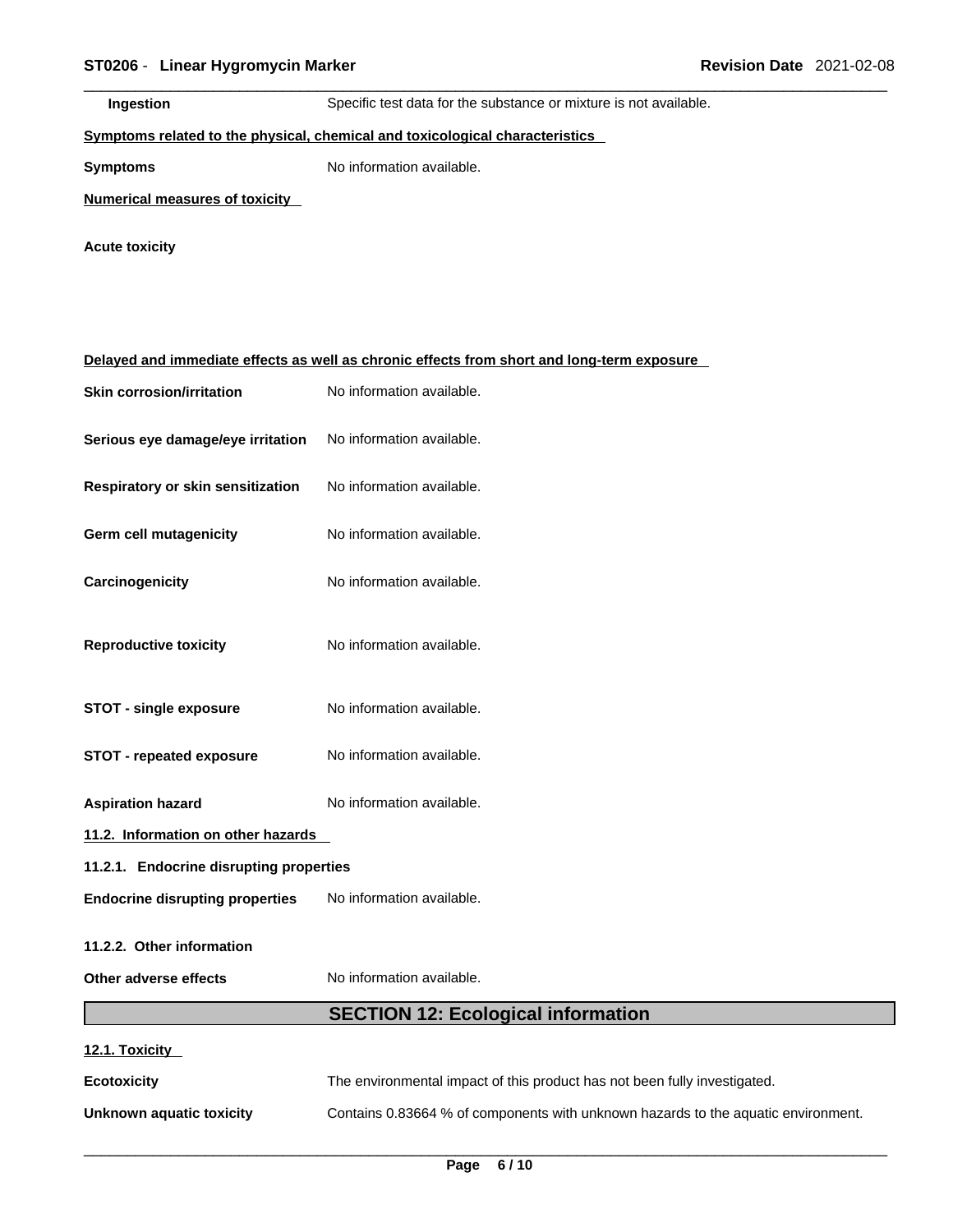| 12.2. Persistence and degradability      |                           |  |
|------------------------------------------|---------------------------|--|
| Persistence and degradability            | No information available. |  |
| 12.3. Bioaccumulative potential          |                           |  |
| <b>Bioaccumulation</b>                   | No information available. |  |
|                                          |                           |  |
| 12.4. Mobility in soil                   |                           |  |
| <b>Mobility in soil</b>                  | No information available. |  |
| 12.5. Results of PBT and vPvB assessment |                           |  |
| <b>PBT and vPvB assessment</b>           | No information available. |  |
|                                          |                           |  |
| 12.6. Endocrine disrupting properties    |                           |  |
| <b>Endocrine disrupting properties</b>   | No information available. |  |
|                                          |                           |  |

## **12.7. Other adverse effects**

No information available.

## **SECTION 13: Disposal considerations**

#### **13.1. Waste treatment methods**

| Waste from residues/unused    | Dispose of in accordance with local regulations. Dispose of waste in accordance with |
|-------------------------------|--------------------------------------------------------------------------------------|
| products                      | environmental legislation.                                                           |
| <b>Contaminated packaging</b> | Do not reuse empty containers.                                                       |

## **SECTION 14: Transport information**

## **IATA**

**14.1 UN number or ID number** Not regulated<br>**14.2 UN proper shipping name** No information available **14.2 UN proper shipping name** No information<br>**14.3 Transport hazard class(es)** Not regulated **14.3 Transport hazard class(es)** Not regulated **14.4 Packing group** Not regulated **14.4 Packing group** 14.5 Environmental hazards Not applicable **14.6 Special precautions for user Special Provisions** None **IMDG 14.1 UN number or ID number** Not regulated<br>**14.2 UN proper shipping name** No information available **14.2 UN proper shipping name** No information<br>**14.3 Transport hazard class(es)** Not regulated **14.3 Transport hazard class(es) 14.4 Packing group Mot regulated** 14.5 Environmental hazards Not applicable **14.6 Special precautions for user Special Provisions** None **14.7 Maritime transport in bulk according to IMO instruments RID 14.1 UN number or ID number** Not regulated<br>**14.2 UN proper shipping name** No information available **14.2 UN proper shipping name** 

No information available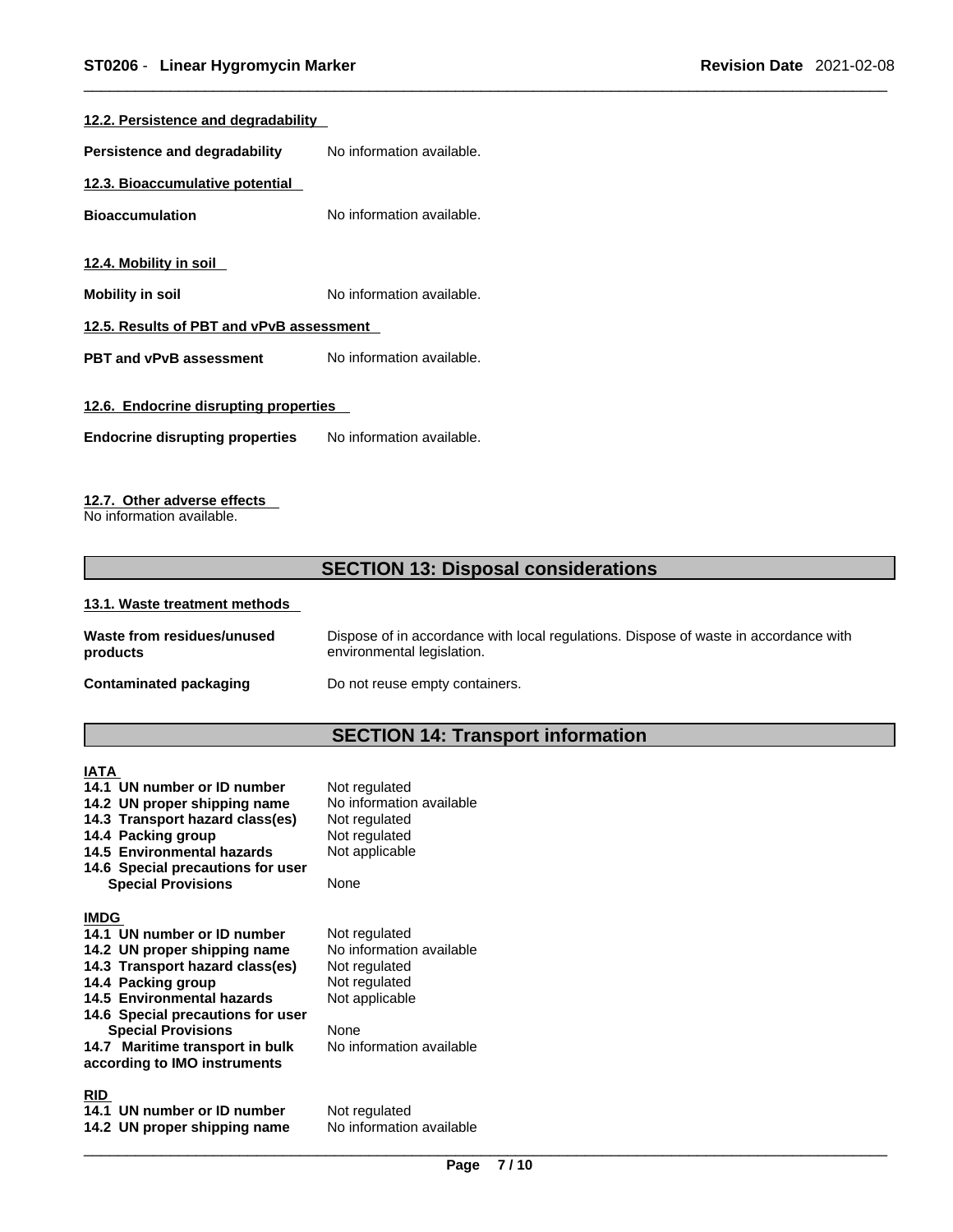| Not regulated<br>14.3 Transport hazard class(es)         |  |
|----------------------------------------------------------|--|
| Not regulated<br>14.4 Packing group                      |  |
| Not applicable<br>14.5 Environmental hazards             |  |
| 14.6 Special precautions for user                        |  |
| <b>Special Provisions</b><br>None                        |  |
|                                                          |  |
| <b>ADR</b>                                               |  |
| 14.1 UN number or ID number<br>Not regulated             |  |
| No information available<br>14.2 UN proper shipping name |  |
| 14.3 Transport hazard class(es)<br>Not regulated         |  |
| 14.4 Packing group<br>Not regulated                      |  |
|                                                          |  |
| 14.5 Environmental hazards<br>Not applicable             |  |
| 14.6 Special precautions for user                        |  |

## **SECTION 15: Regulatory information**

**15.1. Safety, health and environmental regulations/legislation specific for the substance or mixture**

#### **European Union**

Take note of Directive 98/24/EC on the protection of the health and safety of workers from the risks related to chemical agents at work.

#### **Authorizations and/or restrictions on use:**

This product does not contain substances subject to authorization (Regulation (EC) No. 1907/2006 (REACH), Annex XIV) This product does not contain substances subject to restriction (Regulation (EC) No. 1907/2006 (REACH), Annex XVII)

#### **Persistent Organic Pollutants**

Not applicable

**Ozone-depleting substances (ODS) regulation (EC) 1005/2009** Not applicable

| International Inventories |  |
|---------------------------|--|
| <b>TSCA</b>               |  |
| <b>DSL/NDSL</b>           |  |
| <b>EINECS/ELINCS</b>      |  |
| <b>ENCS</b>               |  |
| <b>IECSC</b>              |  |
| <b>KECL</b>               |  |
| <b>PICCS</b>              |  |
| <b>AICS</b>               |  |

 **Legend:** 

 **TSCA** - United States Toxic Substances Control Act Section 8(b) Inventory  **DSL/NDSL** - Canadian Domestic Substances List/Non-Domestic Substances List  **EINECS/ELINCS** - European Inventory of Existing Chemical Substances/European List of Notified Chemical Substances  **ENCS** - Japan Existing and New Chemical Substances  **IECSC** - China Inventory of Existing Chemical Substances  **KECL** - Korean Existing and Evaluated Chemical Substances  **PICCS** - Philippines Inventory of Chemicals and Chemical Substances  **AICS** - Australian Inventory of Chemical Substances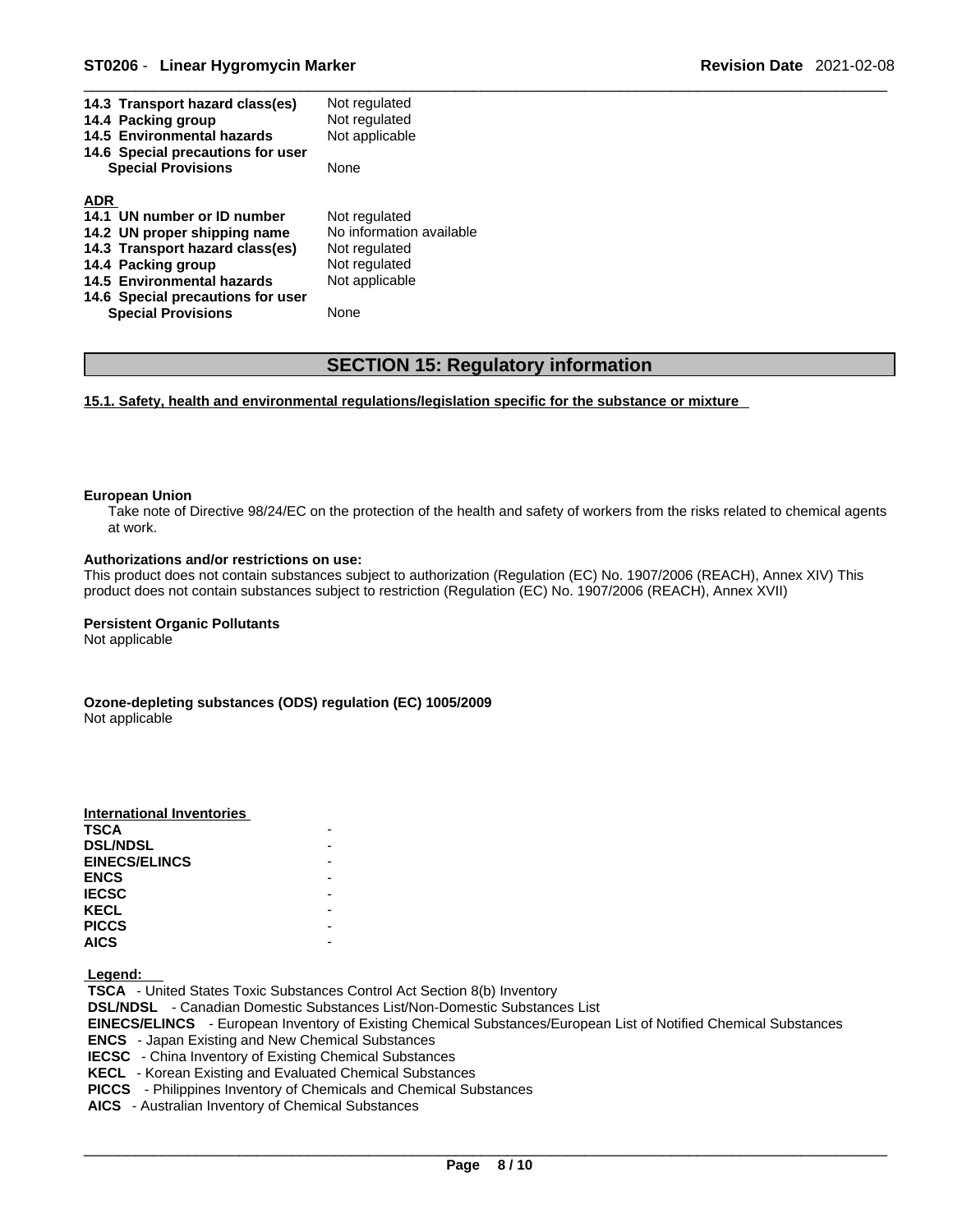## **15.2. Chemical safety assessment**

**Chemical Safety Assessment** No information available

## **SECTION 16: Other information**

#### **Key or legend to abbreviations and acronyms used in the safety data sheet**

#### **Legend**

SVHC: Substances of Very High Concern for Authorization:

#### **Legend Section 8: EXPOSURE CONTROLS/PERSONAL PROTECTION**

| TWA     | Time weighted average | STEL | Short term exposure limit |
|---------|-----------------------|------|---------------------------|
| Ceiling | Maximum limit value   |      | Skin designation          |

| Classification procedure                                        |                           |  |  |  |
|-----------------------------------------------------------------|---------------------------|--|--|--|
| Classification according to Regulation (EC) No. 1272/2008 [CLP] | Method Used               |  |  |  |
| Acute oral toxicity                                             | Calculation method        |  |  |  |
| Acute dermal toxicity                                           | Calculation method        |  |  |  |
| Acute inhalation toxicity - gas                                 | Calculation method        |  |  |  |
| Acute inhalation toxicity - vapor                               | Calculation method        |  |  |  |
| Acute inhalation toxicity - dust/mist                           | Calculation method        |  |  |  |
| Skin corrosion/irritation                                       | Calculation method        |  |  |  |
| Serious eye damage/eye irritation                               | Calculation method        |  |  |  |
| Respiratory sensitization                                       | Calculation method        |  |  |  |
| Skin sensitization                                              | <b>Calculation method</b> |  |  |  |
| Mutagenicity                                                    | <b>Calculation method</b> |  |  |  |
| Carcinogenicity                                                 | Calculation method        |  |  |  |
| Reproductive toxicity                                           | Calculation method        |  |  |  |
| STOT - single exposure                                          | Calculation method        |  |  |  |
| STOT - repeated exposure                                        | <b>Calculation method</b> |  |  |  |
| Acute aquatic toxicity                                          | Calculation method        |  |  |  |
| Chronic aquatic toxicity                                        | Calculation method        |  |  |  |
| Aspiration hazard                                               | <b>Calculation method</b> |  |  |  |
| Ozone                                                           | <b>Calculation method</b> |  |  |  |

## **Key literature references and sources for data used to compile the SDS**

Agency for Toxic Substances and Disease Registry (ATSDR) U.S. Environmental Protection Agency ChemView Database European Food Safety Authority (EFSA) EPA (Environmental Protection Agency) Acute Exposure Guideline Level(s) (AEGL(s)) U.S. Environmental Protection Agency Federal Insecticide, Fungicide, and Rodenticide Act U.S. Environmental Protection Agency High Production Volume Chemicals Food Research Journal Hazardous Substance Database International Uniform Chemical Information Database (IUCLID) Japan GHS Classification Australia National Industrial Chemicals Notification and Assessment Scheme (NICNAS) NIOSH (National Institute for Occupational Safety and Health) National Library of Medicine's ChemID Plus (NLM CIP) National Library of Medicine's PubMed database (NLM PUBMED) National Toxicology Program (NTP) New Zealand's Chemical Classification and Information Database (CCID) Organization for Economic Co-operation and Development Environment, Health, and Safety Publications Organization for Economic Co-operation and Development High Production Volume Chemicals Program Organization for Economic Co-operation and Development Screening Information Data Set World Health Organization

#### **Revision Date** 2021-02-08